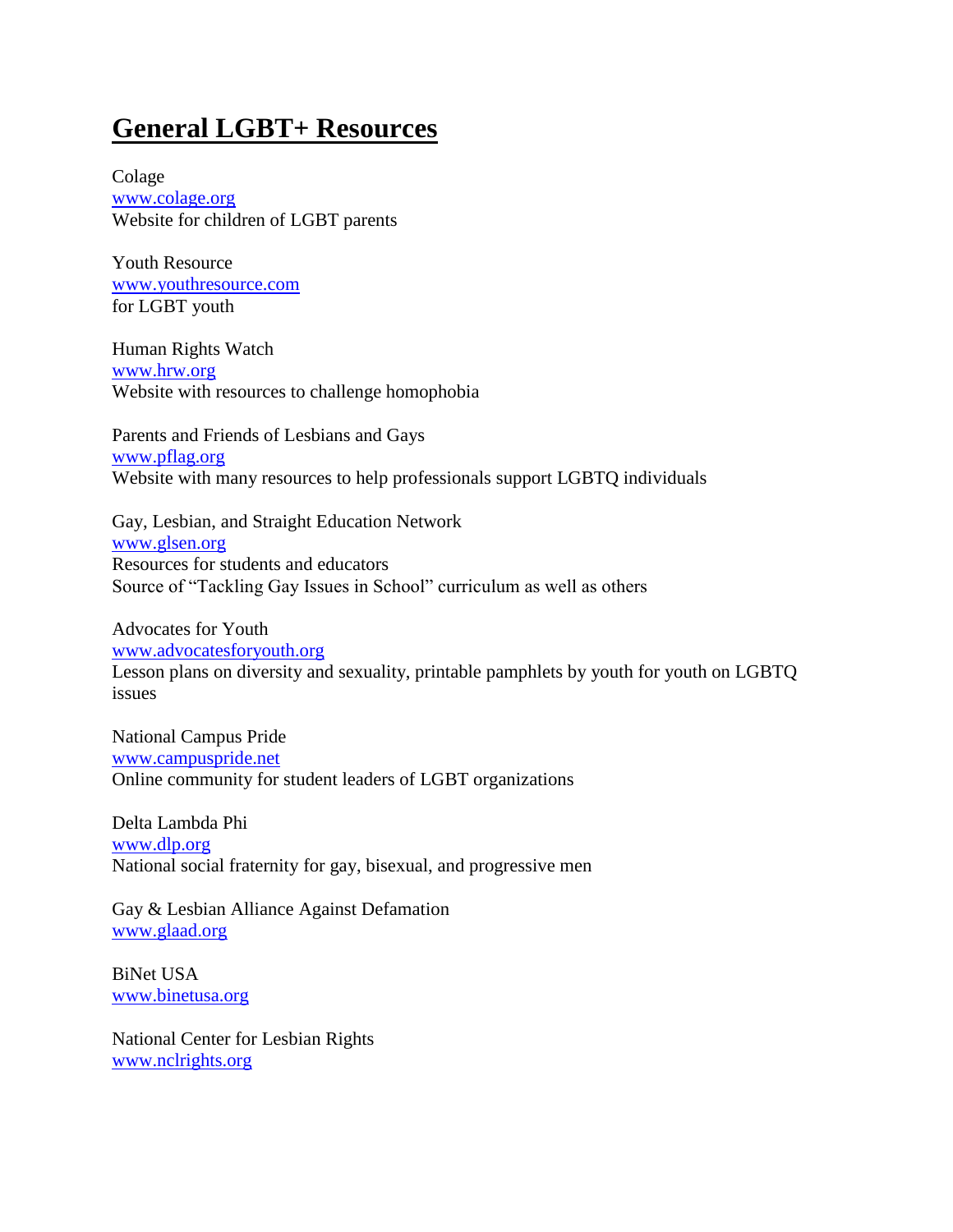Gay & Lesbian Medical Association [www.glma.org](http://www.glma.org/)

National Academic Advising Association [http://www.nacada.ksu.edu/Resources/Clearninghouse/View-Articles/LGBTQ-resources](http://www.nacada.ksu.edu/Resources/Clearinghouse/View-Articles/LGBTQ-resource-links.aspx)[links.aspx](http://www.nacada.ksu.edu/Resources/Clearinghouse/View-Articles/LGBTQ-resource-links.aspx)

US Library of Medicine, Gay & Lesbian Health [nlm.nih.gov/medlineplus/gayandlesbianhealth.html](http://www.nlm.nih.gov/medlineplus/gayandlesbianhealth.html)

Service Members Legal Defense Network [www.sldn.org](http://www.sldn.org/)

Queer Resources Directory [www.qrd.org](http://www.qrd.org/)

Pride at Work [www.prideatwork.org](http://www.prideatwork.org/)

National Gay and Lesbian Task Force [www.thetaskforce.org](http://www.thetaskforce.org/)

## **Race and Ethnicity Web Resource**

DeQH - South Asian LGBTQ national helpline 908-367-3374 [www.deqh.org](http://deqh.org/)

Gay Asian Pacific Support Network [www.gapsn.org](http://www.gapsn.org/)

Gay Asian Pacific Alliance [www.gapa.org](http://www.gapa.org/)

Gay & Lesbian Arabic Society [www.glas.org](http://www.glas.org/)

LGBT South Asians [www.trikone.org](http://www.trikone.org/)

Native Out [www.nativeout.com](http://www.nativeout.com/)

## **Religion and Spirituality Web Resources**